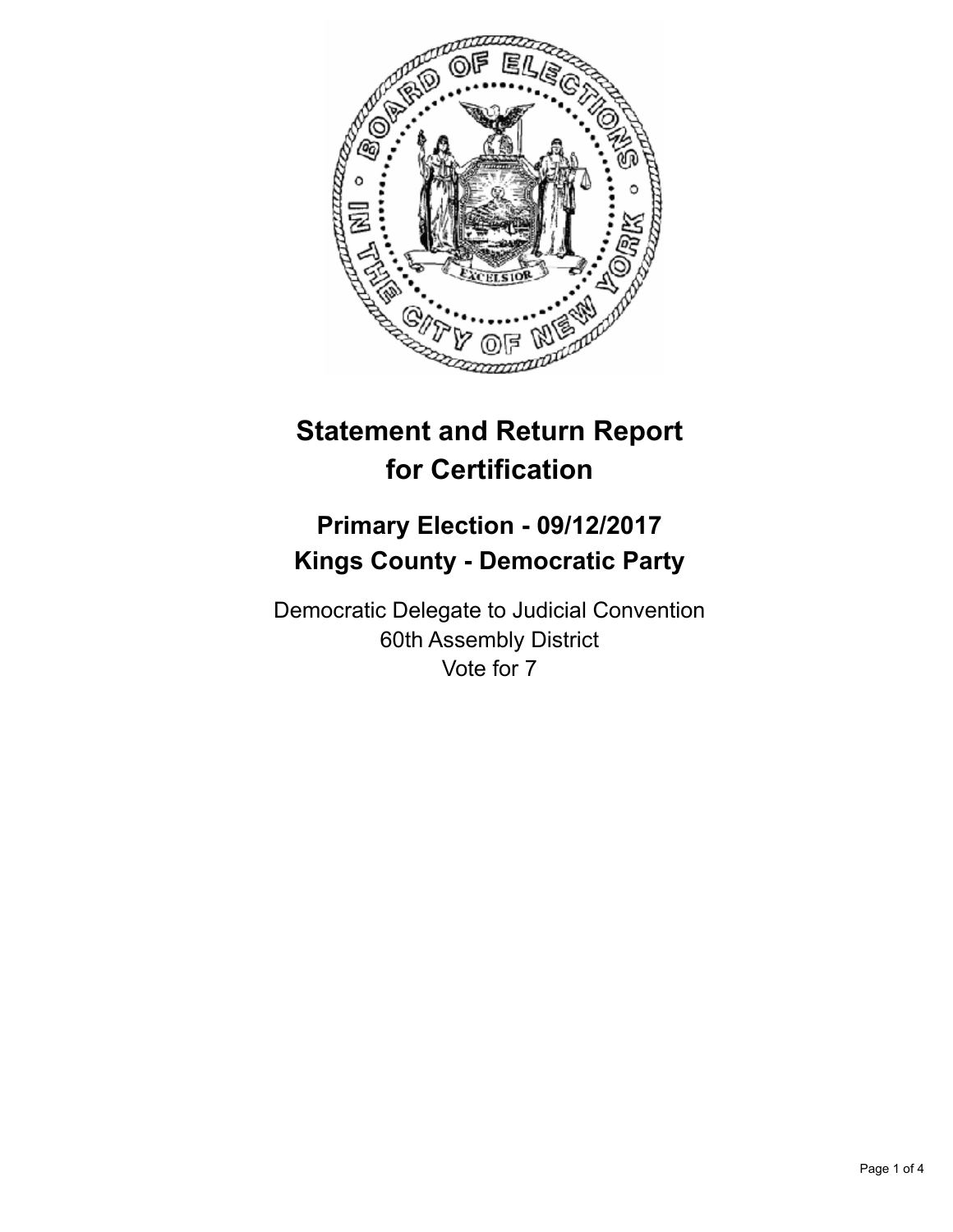

## **Assembly District 60**

| PUBLIC COUNTER                                           | 8,338        |
|----------------------------------------------------------|--------------|
| <b>MANUALLY COUNTED EMERGENCY</b>                        | 1            |
| <b>ABSENTEE / MILITARY</b>                               | 153          |
| AFFIDAVIT                                                | 38           |
| <b>Total Ballots</b>                                     | 8,530        |
| Less - Inapplicable Federal/Special Presidential Ballots | 0            |
| <b>Total Applicable Ballots</b>                          | 8,530        |
| <b>CHARLES BARRON</b>                                    | 6,449        |
| <b>ANDRE T. MITCHELL</b>                                 | 2,211        |
| JOY SIMMONS                                              | 3,726        |
| <b>KERON ALLEYNE</b>                                     | 2,043        |
| <b>MELVIN FAULKNER</b>                                   | 2,128        |
| JOYCE SCOTT-BRAYBOY                                      | 2,505        |
| <b>ADELINE BUNCHE</b>                                    | 1,870        |
| KATHLEEN LUCAS                                           | 1,964        |
| <b>DEBORAH MIDDLETON</b>                                 | 1,754        |
| <b>LISA LASHLEY</b>                                      | 1,723        |
| PAMELA LOCKLEY                                           | 1,707        |
| <b>MADELINE EPPERSON</b>                                 | 884          |
| <b>PEARL ANDERSON</b>                                    | 1,515        |
| <b>GLADYS SAMUEL</b>                                     | 1,878        |
| ANNE EDWARDS (WRITE-IN)                                  | 1            |
| BERURYAH BATYEHUDAH (WRITE-IN)                           | 1            |
| CHRIS BANKS (WRITE-IN)                                   | 1            |
| ELIJAH SILVA (WRITE-IN)                                  | 1            |
| JEFF JARRETT (WRITE-IN)                                  | $\mathbf{1}$ |
| JONATHAN HARRY (WRITE-IN)                                | 1            |
| JUMAANE WILLIAMS (WRITE-IN)                              | 1            |
| RAFAEL RUFINO (WRITE-IN)                                 | 1            |
| RUPERT GARRY (WRITE-IN)                                  | 1            |
| STEFAN B JAMES (WRITE-IN)                                | $\mathbf 1$  |
| UNATTRIBUTABLE WRITE-IN (WRITE-IN)                       | 12           |
| <b>Total Votes</b>                                       | 32,379       |
| Unrecorded                                               | 27,331       |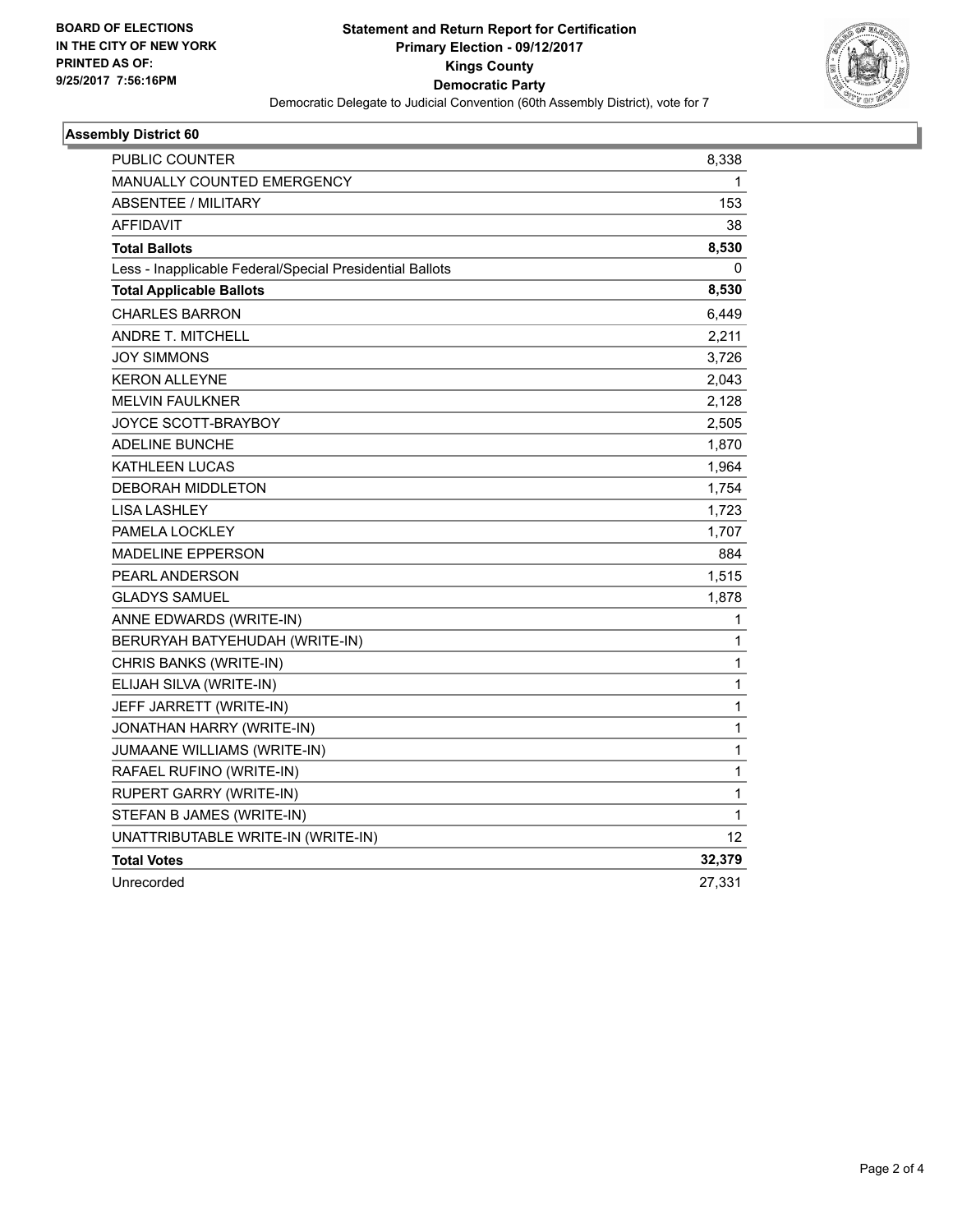

## **Total for Democratic Delegate to Judicial Convention (60th Assembly District) - Kings County**

| <b>PUBLIC COUNTER</b>                                    | 8,338        |
|----------------------------------------------------------|--------------|
| MANUALLY COUNTED EMERGENCY                               | 1            |
| <b>ABSENTEE / MILITARY</b>                               | 153          |
| <b>AFFIDAVIT</b>                                         | 38           |
| <b>Total Ballots</b>                                     | 8,530        |
| Less - Inapplicable Federal/Special Presidential Ballots | 0            |
| <b>Total Applicable Ballots</b>                          | 8,530        |
| <b>CHARLES BARRON</b>                                    | 6,449        |
| <b>ANDRE T. MITCHELL</b>                                 | 2,211        |
| <b>JOY SIMMONS</b>                                       | 3,726        |
| <b>KERON ALLEYNE</b>                                     | 2,043        |
| <b>MELVIN FAULKNER</b>                                   | 2,128        |
| JOYCE SCOTT-BRAYBOY                                      | 2,505        |
| <b>ADELINE BUNCHE</b>                                    | 1,870        |
| <b>KATHLEEN LUCAS</b>                                    | 1,964        |
| <b>DEBORAH MIDDLETON</b>                                 | 1,754        |
| <b>LISA LASHLEY</b>                                      | 1,723        |
| PAMELA LOCKLEY                                           | 1,707        |
| <b>MADELINE EPPERSON</b>                                 | 884          |
| PEARL ANDERSON                                           | 1,515        |
| <b>GLADYS SAMUEL</b>                                     | 1,878        |
| ANNE EDWARDS (WRITE-IN)                                  | 1            |
| BERURYAH BATYEHUDAH (WRITE-IN)                           | 1            |
| CHRIS BANKS (WRITE-IN)                                   | $\mathbf{1}$ |
| ELIJAH SILVA (WRITE-IN)                                  | 1            |
| JEFF JARRETT (WRITE-IN)                                  | 1            |
| JONATHAN HARRY (WRITE-IN)                                | 1            |
| JUMAANE WILLIAMS (WRITE-IN)                              | $\mathbf 1$  |
| RAFAEL RUFINO (WRITE-IN)                                 | 1            |
| RUPERT GARRY (WRITE-IN)                                  | 1            |
| STEFAN B JAMES (WRITE-IN)                                | 1            |
| UNATTRIBUTABLE WRITE-IN (WRITE-IN)                       | 12           |
| <b>Total Votes</b>                                       | 32,379       |
| Unrecorded                                               | 27,331       |